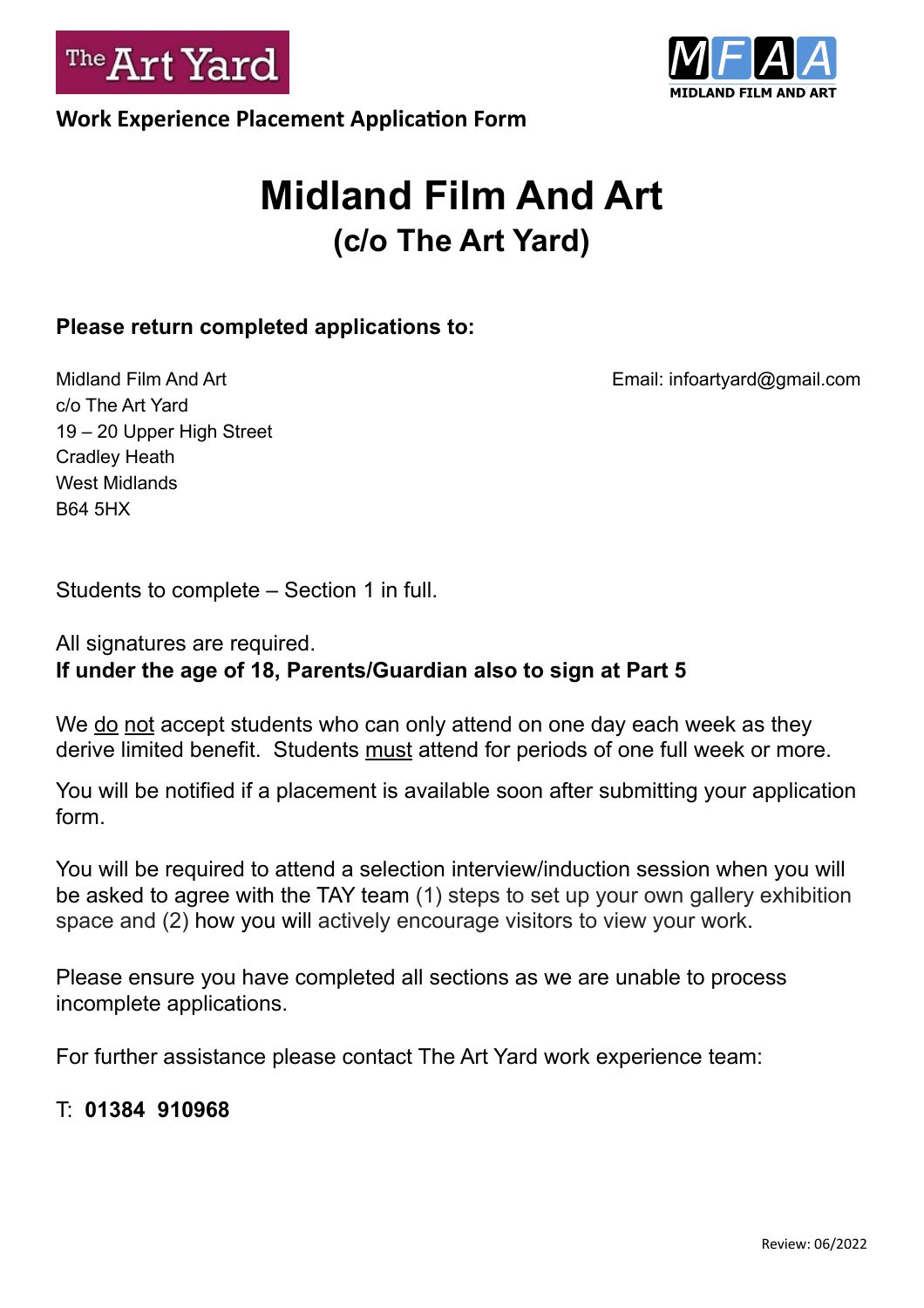



## **Work Experience Placement Application Form**

#### **Section 1 – Applicants to complete**

**Dates of work experience:** From: To:

| <b>Part 1 - Personal Details</b> |  |                |          |  |      |  |  |  |
|----------------------------------|--|----------------|----------|--|------|--|--|--|
| Forename(s):                     |  |                | Surname: |  |      |  |  |  |
| <b>Address:</b>                  |  |                |          |  |      |  |  |  |
| Postcode:                        |  | Date of birth: |          |  | Age: |  |  |  |
| <b>Tel Number:</b>               |  |                |          |  |      |  |  |  |
| Email:                           |  |                |          |  |      |  |  |  |
| <b>Emergency Contact Name:</b>   |  |                |          |  |      |  |  |  |
| <b>Emergency Contact Number:</b> |  |                |          |  |      |  |  |  |

| <b>Details of University/College/School</b>       |  |  |  |  |
|---------------------------------------------------|--|--|--|--|
| <b>U/C/S Name:</b>                                |  |  |  |  |
| <b>Address:</b>                                   |  |  |  |  |
| <b>Post Code:</b>                                 |  |  |  |  |
| <b>Designated Staff</b><br><b>Contact - Name:</b> |  |  |  |  |
| <b>Contact Number:</b>                            |  |  |  |  |
| Email:                                            |  |  |  |  |

**\*NB. Work experience students are encouraged to exhibit pieces of their own art at The Art Yard free of cost and to promote their exhibition on social**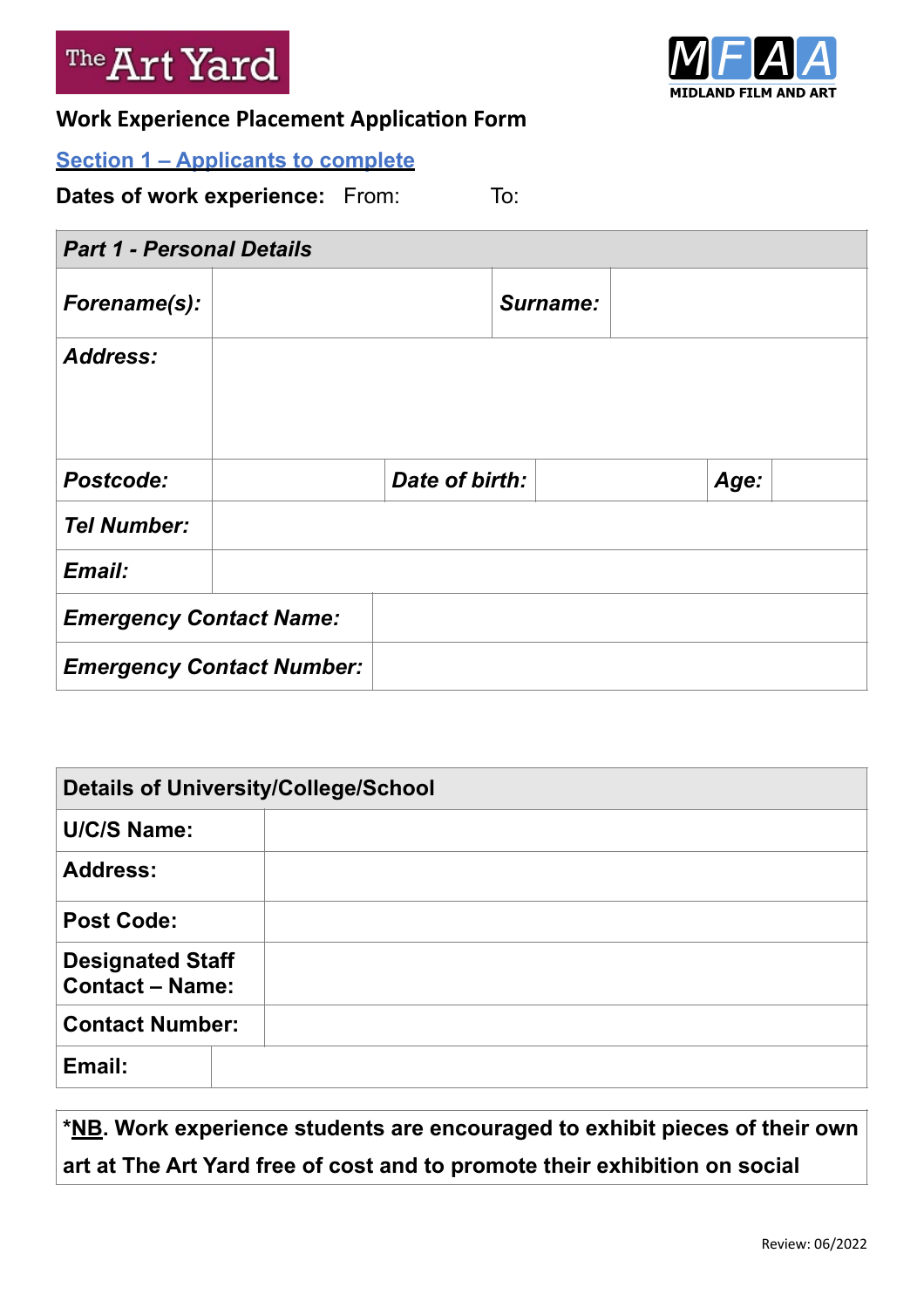



#### **Work Experience Placement Application Form**

#### **Part 2 – More about your placement**

**Briefly** explain why you want a work experience placement with The Art Yard?

What artistic skills do you have?

#### **Part 3 - Disability**

Midland Film And Art [c/o The Art Yard] is a members group. The Equality Act defines a person as having a disability if he/she "has a physical or mental impairment which has a sustainable and long-term adverse effect on his/her ability to carry out normal day to day activities".

**Do you consider yourself to have a disability?** Please Tick √ Yes No

**Do you require any adjustments to support your work placement?**  Please Tick  $\sqrt{ }$  Yes (please specify below) No Prefer to discuss 1to 1

\* *Wherever possible and reasonable we will make adjustments and offer alternatives to help people with a disability throughout the placement process*.